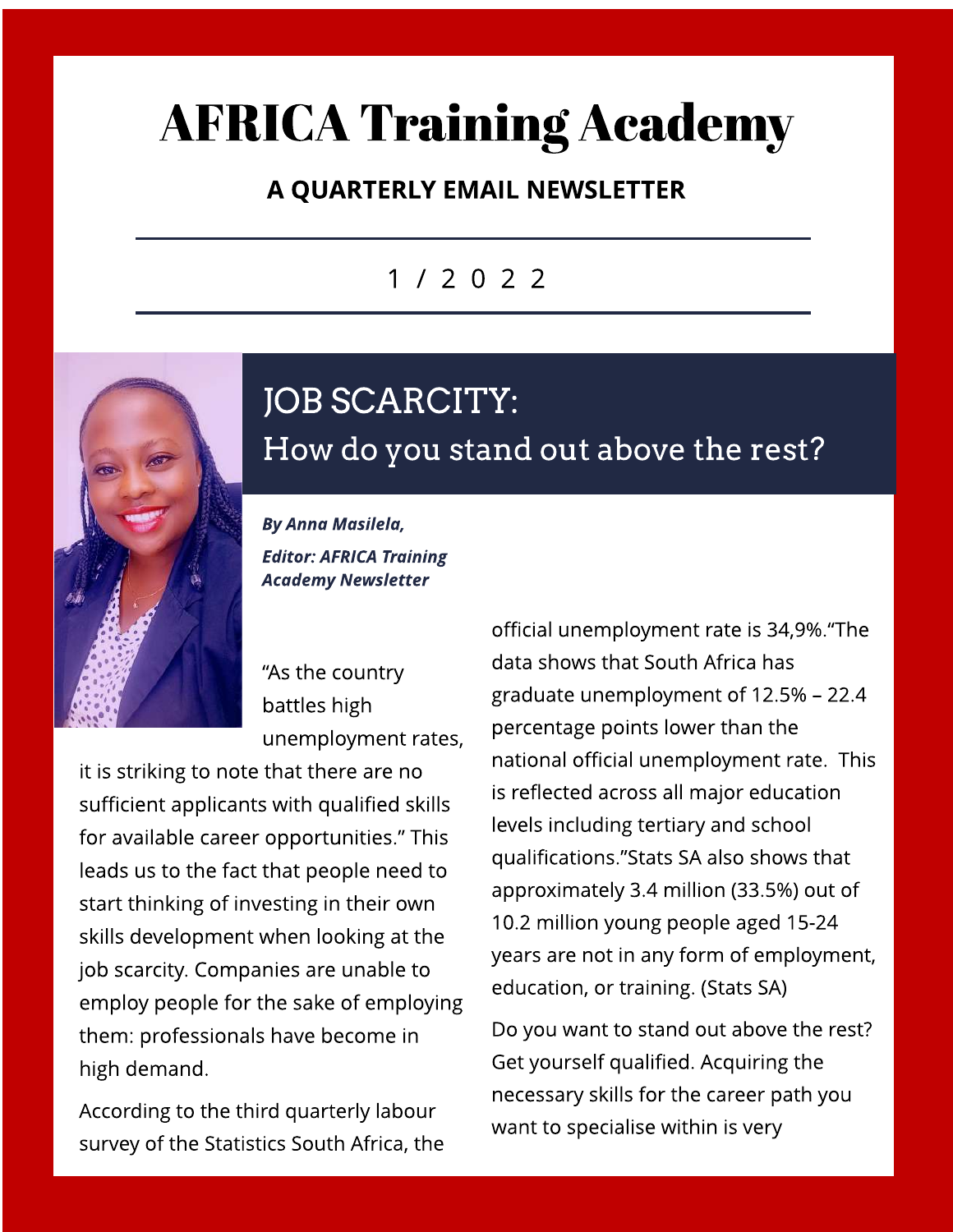important. Companies are strictly looking for professionals, hence running through qualifications just for the sake of obtaining a specific certificate is no longer an option. Thorough skill training programmes are now necessary to get you equipped for designations, which is an indicator to companies, that you do not only meet international/locally expected professional standards, but also have the skills sets needed to do what is expected for the position you fill.

There is only one way to stand out from others and that is to be different from others. With more than 67 million people living in South Africa, with close to 340 000 companies listed on the JSE, and only 2 700 CFEs in SA, it is not that difficult to see why CFEs have been listed as a critically need skill. Out of the 34,9% unemployed people looking for jobs, what is it that would make a

company pick up your name and call you in for an interview if not seeing an opportunity for you to fulfilling the gap of the scarce skill within the organisation. Think of what would be more of interest for a company to hire you if it is not for you to contribute and bring about the change heading forward.

In the past three years , AFRICATA has trained more than 372 CFEs, held more than 15 short courses and has had 71% pass rate. The need to provide training also have led to signing MoUs with other sectors such as ESAAG and many others. The high unemployment rate in South Africa communicates a wake-up call to every organisation and individuals as well. Hence, let us join hands in fighting to upskill ourselves.

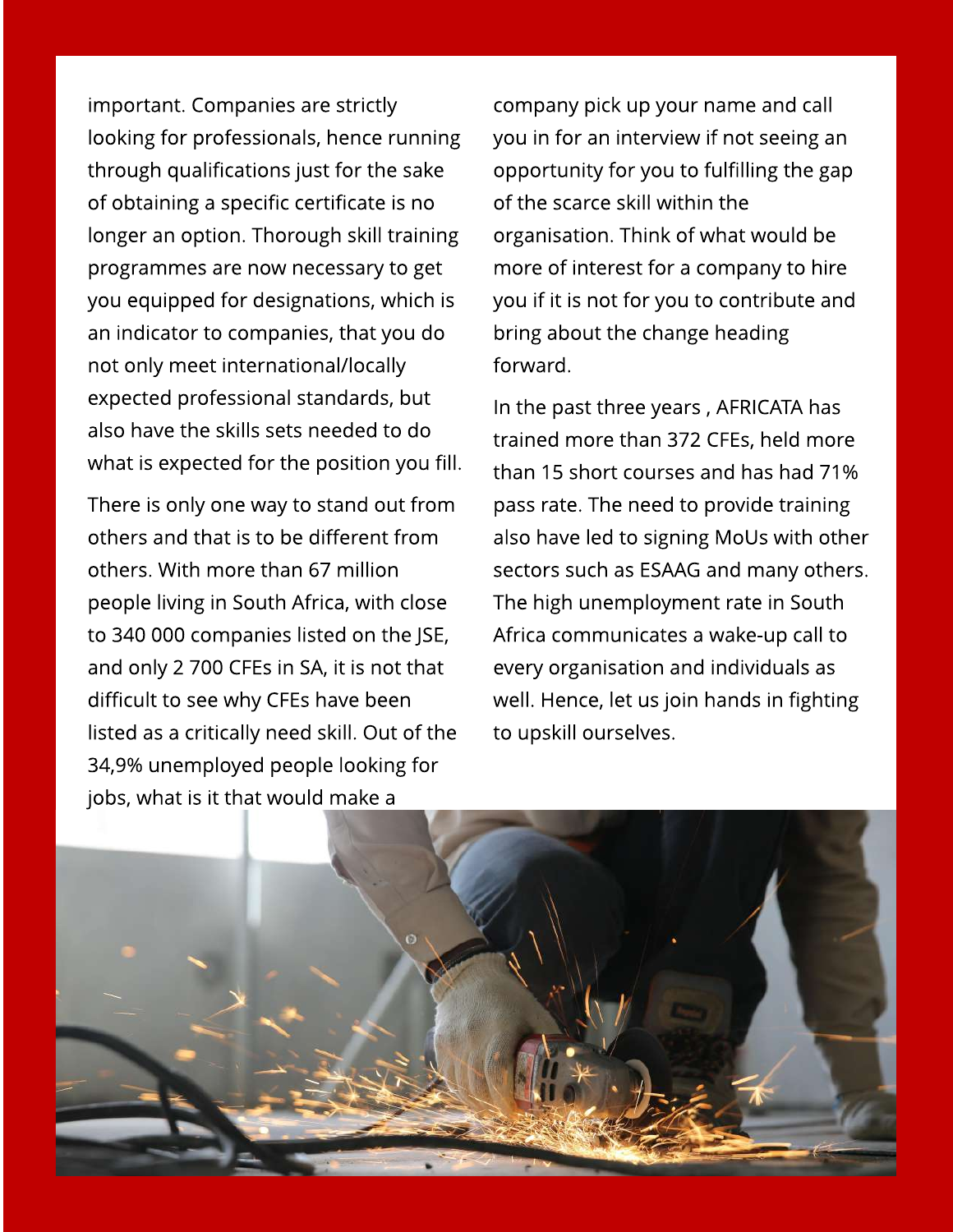### Letter from the Office Manager



#### We ARE adaptable!

During the Covid-19 pandemic, we learned to adapt to our circumstances: working from home, virtual meetings, virtual training sessions, home schooling, online grocery shopping of daily necessities such as bread, milk and margarine delivered to your door, no contact - package dropped at your gate, I?ll have you know! I am sure there were days that you also thought that you would not make it through the day, or get that designation/qualification by attending online training sessions?We did it!

We are slowly but surely getting back into face-to-face meetings with colleagues, hanging out with friends and spending time with our families **in-person** and not via Skype, Facetime, or Zoom.

The harsh reality is that life will throw us curve balls when least expected and we will be faced with fear, uncertainty, and frustration from time to time, but always remember that we can adapt. Let us not keep sulking about all the negatives, instead: lend a hand, spread kindness, start a conversation with a stranger, let us all come together and help each other through difficult times!

We are very excited to announce our first email newsletter, which will be issued quarterly to keep our clients updated and also to maintain the relationship with our family in the fight against fraud.

Back to business, we started our year on a high note, our Fraud Risk Management and Internet and social media risk courses were completed successfully with great attendance. Our first CFE course for the year was held on a hybrid platform, we welcomed 11 delegates on site and 16 online.

The Anti-Fraud Risk Investigations and Compliance Academy (AFRICA TA) received our QCTO Accreditation to present the Occupational Certificate: Fraud Examination (NQF Level 8). We will soon be sharing more information on the cost, duration, and requirements for this course, so please keep an eye on your inbox!

Thank you for your continued support, we look forward to training you in 2022

**Lilanie du Plessis,CFE.**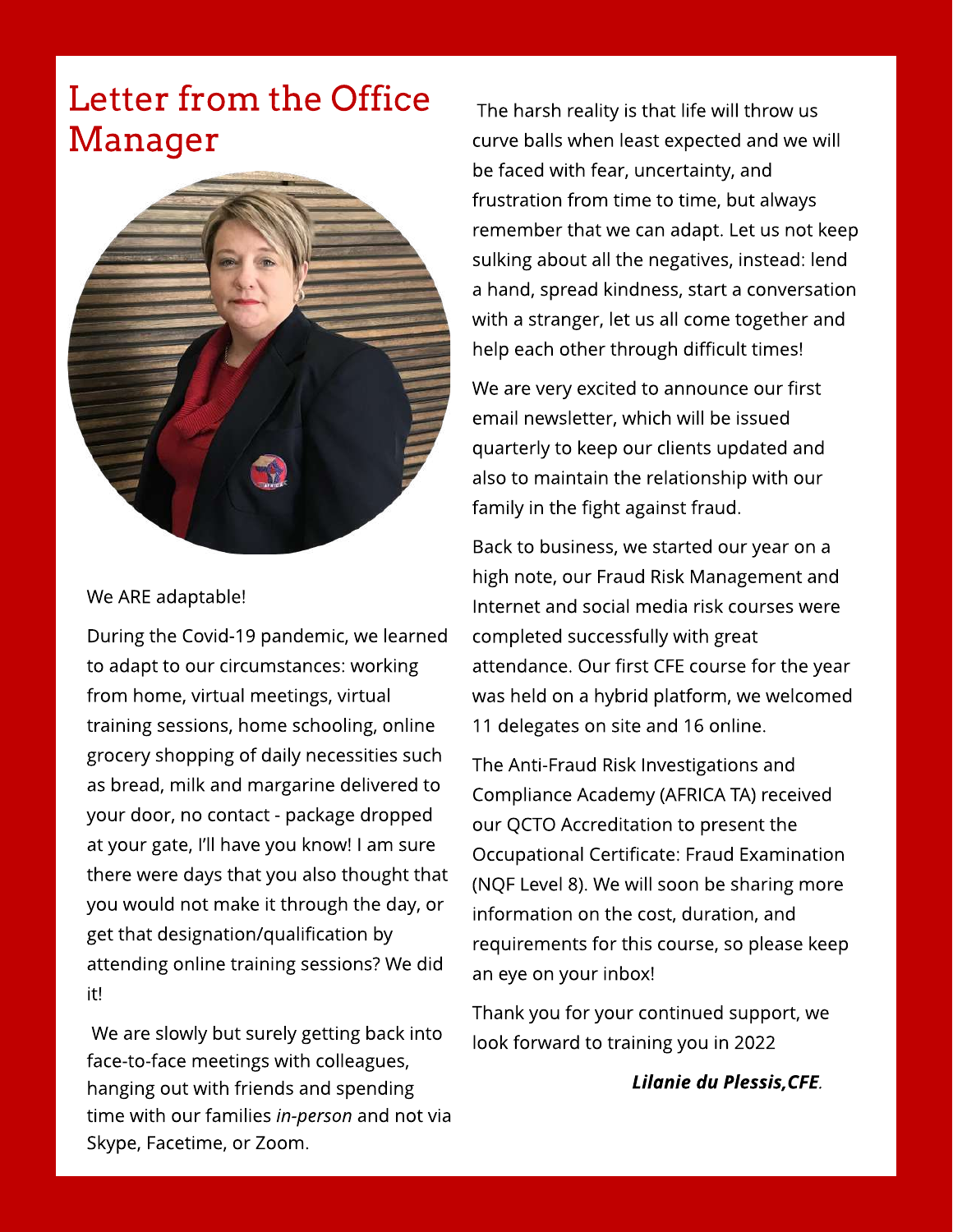### CERTIFIED FRAUD EXAMINERS ASPROFESSIONALS!

A certified Fraud Examiner is a leader in the anti-fraud community and is regarded as an expert in preventing, detecting and deterring fraud. CFEs from a variety of professions, including accounting, internal auditing, legal, consulting, law enforcement, security and loss prevention, actively fight fraud. CFEs represent the highest standards held by the ACFE and possess expertise in all aspects of the anti-fraud profession.

### **The feel of being a CFE!**

Becoming a CFE advanced my career totally, which provided me with documented evidence (CFE Certification) of my expertise and experience that is representing high level of skill, knowledge and professionalism.

Moreover, becoming a CFE helped me to gain professional visibility and credibility, due to the fact that the CFE Certification is accepted worldwide as the standard of excellence in the anti-fraud profession.

The CFE certification has molded me to a valuable asset to my company and allowed me to become part of a unique and professional family that are standing together in the battle against fraud and corruption.

The word UNITY refers to the state of those who are in full agreement, therefore, if you are in full agreement with us in



the battle against fraud and corruption, become a CFE, become part of this unique and professional family, let us unite and fight this ongoing battle.

**Quinton Olivier, CFE**



### **Requirements** to write a CFE exam

Pursuing the CFE Credential requires solid commitment, existing knowledge, experience and the will to succeed. The standards for the certification are set by the ACFE?s Board of Regents. CFEs must demonstrate professional skills in the areas of fraud prevention and detection. To become a CFE, you need to meet the following minimum requirements:

- -Bachelor?s Degree from an accredited institution;
- -Two or more years of professional experience in a field related to fraud prevention and detection;
- -Successful completion of the CFE Examination.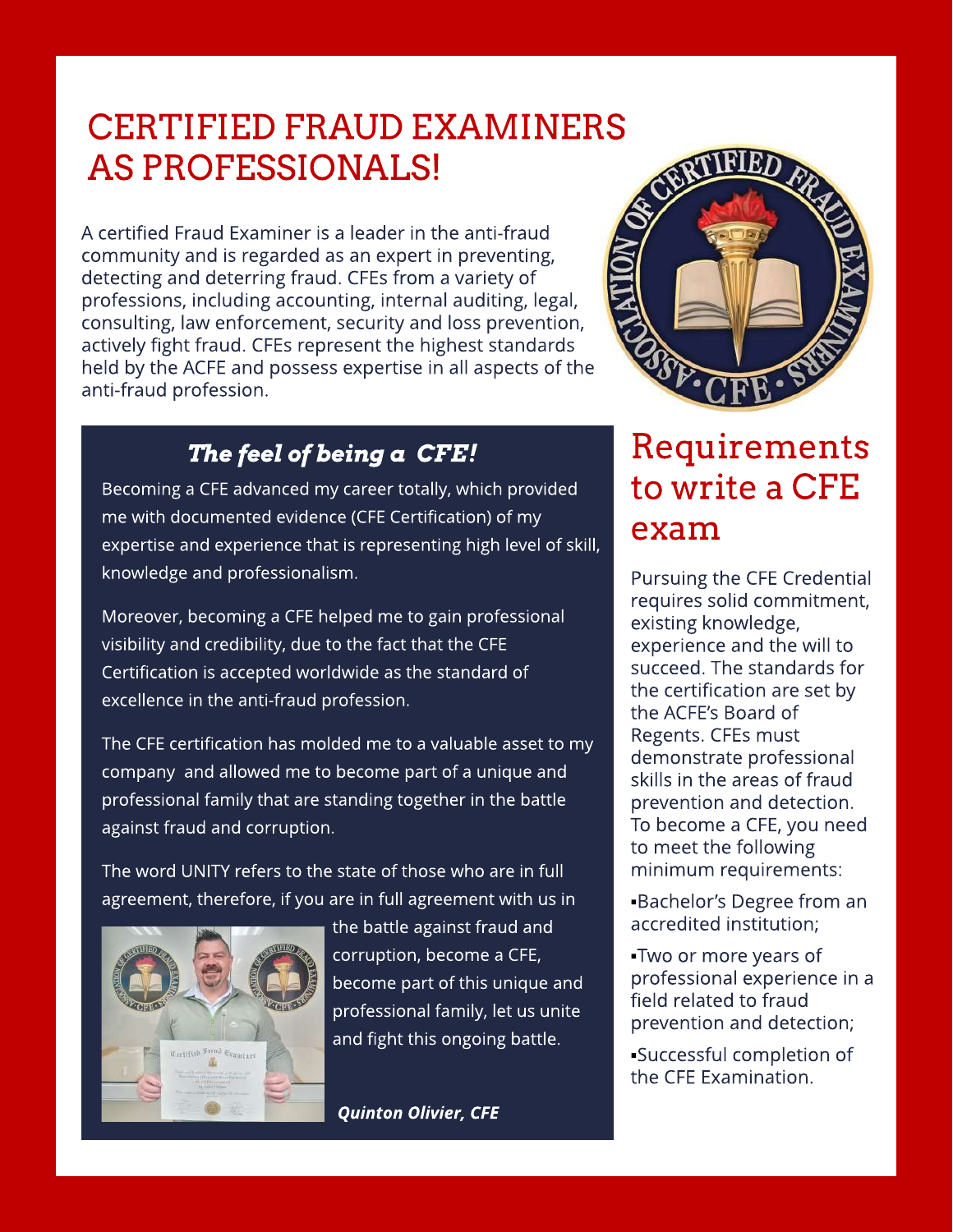

# Upcoming Courses CFE COURSES

**Advanced Certificate: Fraud Examination (CFE)**



# **SOUTH**

**Gauteng** 09 - 20 May

Cape Town 11 - 22 July

**Eastern Cape** 10 - 21 October

Central 22 August - 02 September

AFRICA AFRICA

**Lesotho** 04 - 07 July

Swaziland 15- 18 July

Mauritius/ Madagascar/ Reunion 19-22 September

## **SHORT COURSES**

**Our coursescover varioustopicsthat keep CFEsknowledge up to date and ensure that they are well equipped to tackle any challengeshead-on and with confidence**.

**Ethics: 11 May 2022** 

Conducting Internal Investigations: 24 - 25 May 2022

Anti- Money Laundering: 7-8 June 2022

Professional Interviewing Skills: 28 - 29 June 2022

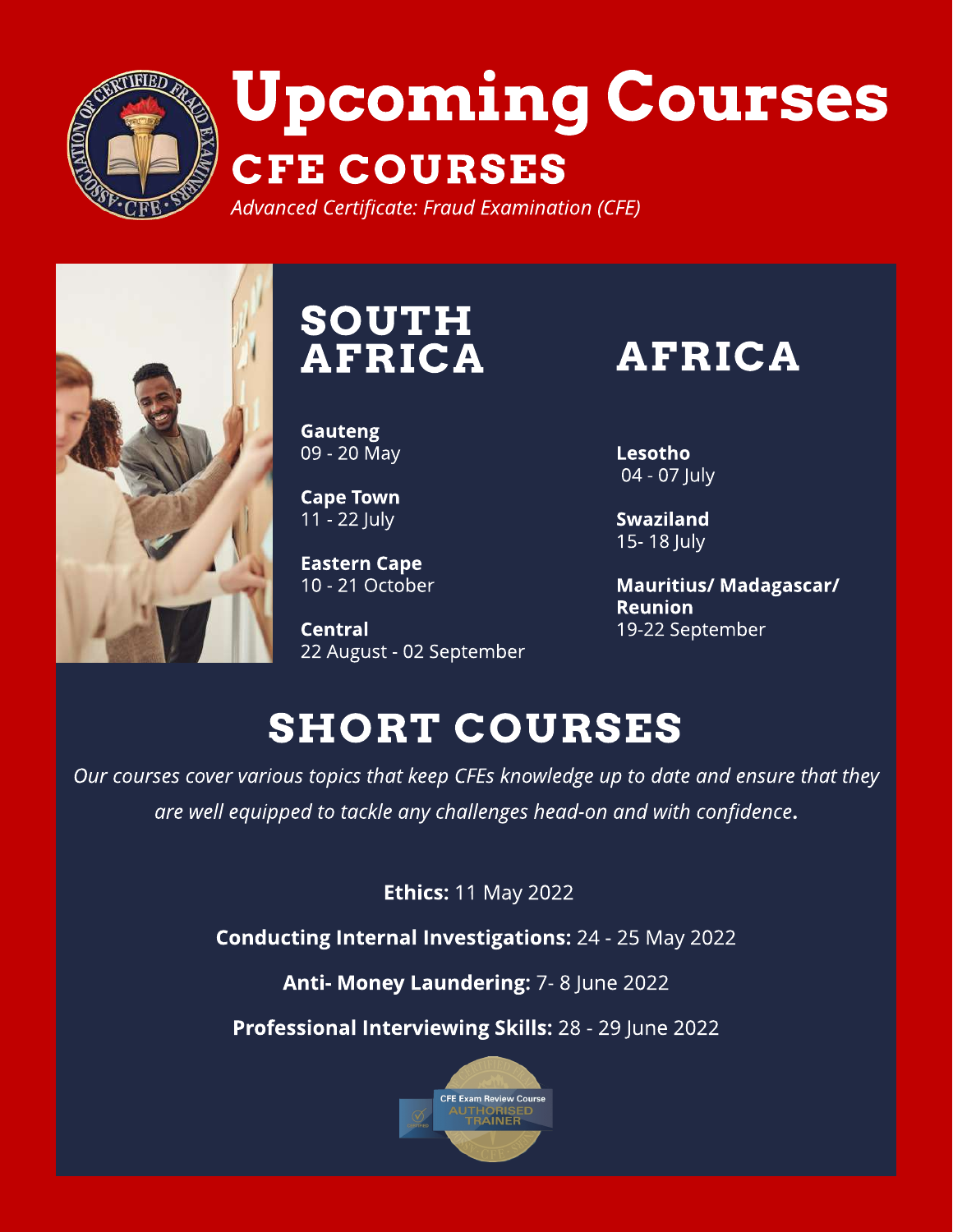



## $\overline{a}$

The strength of the team is each individual member. The strength of each member is the team. **"** 

**Phil Jackson**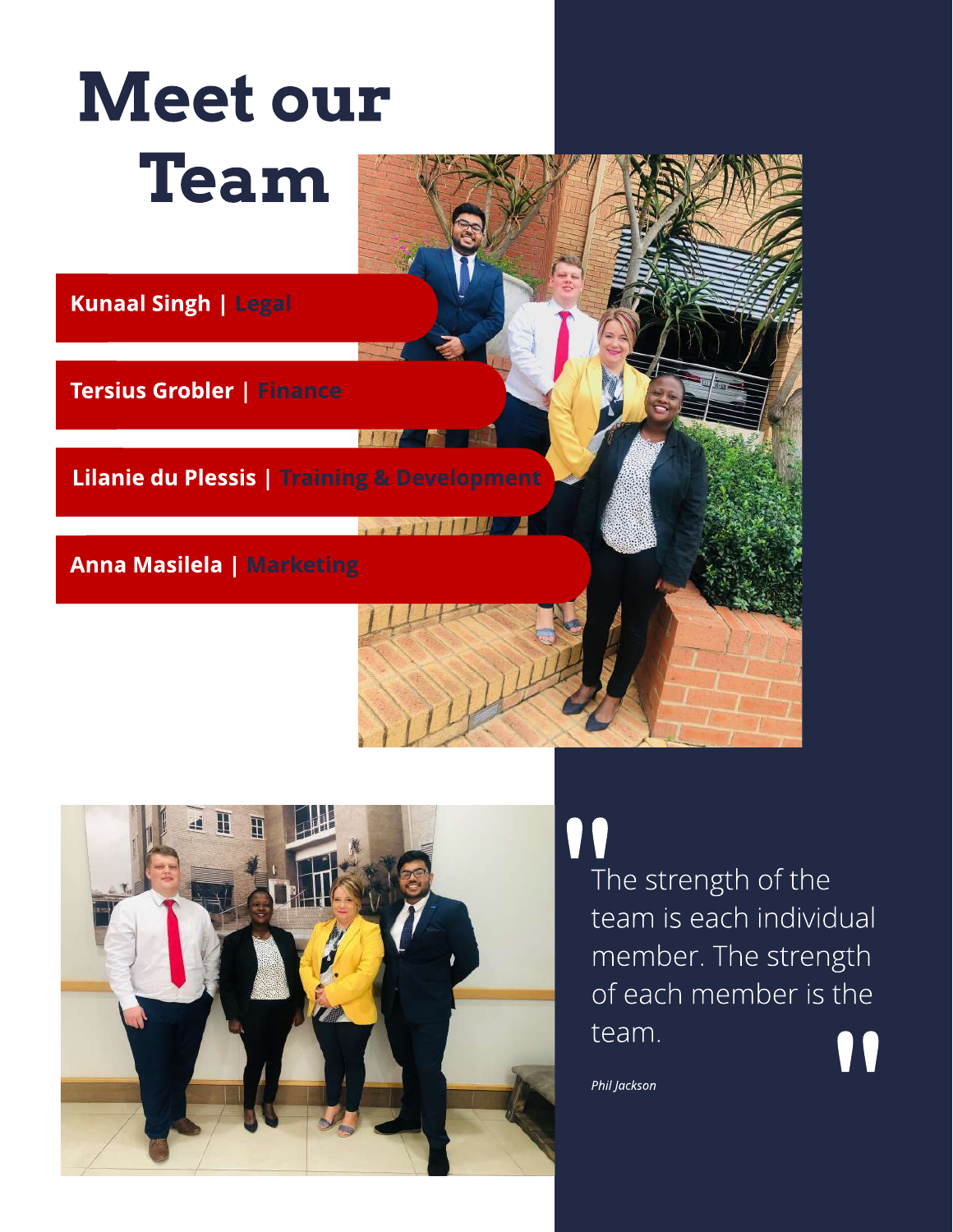## Milestones & Achievements

**\* M oU signed between AFRI CA Training Academy and Public Sector Accountancy and Audit Academy (PSAAA)**

**\* M oU signed between AFRI CA Training Academy and University of Pretoria (UP)**